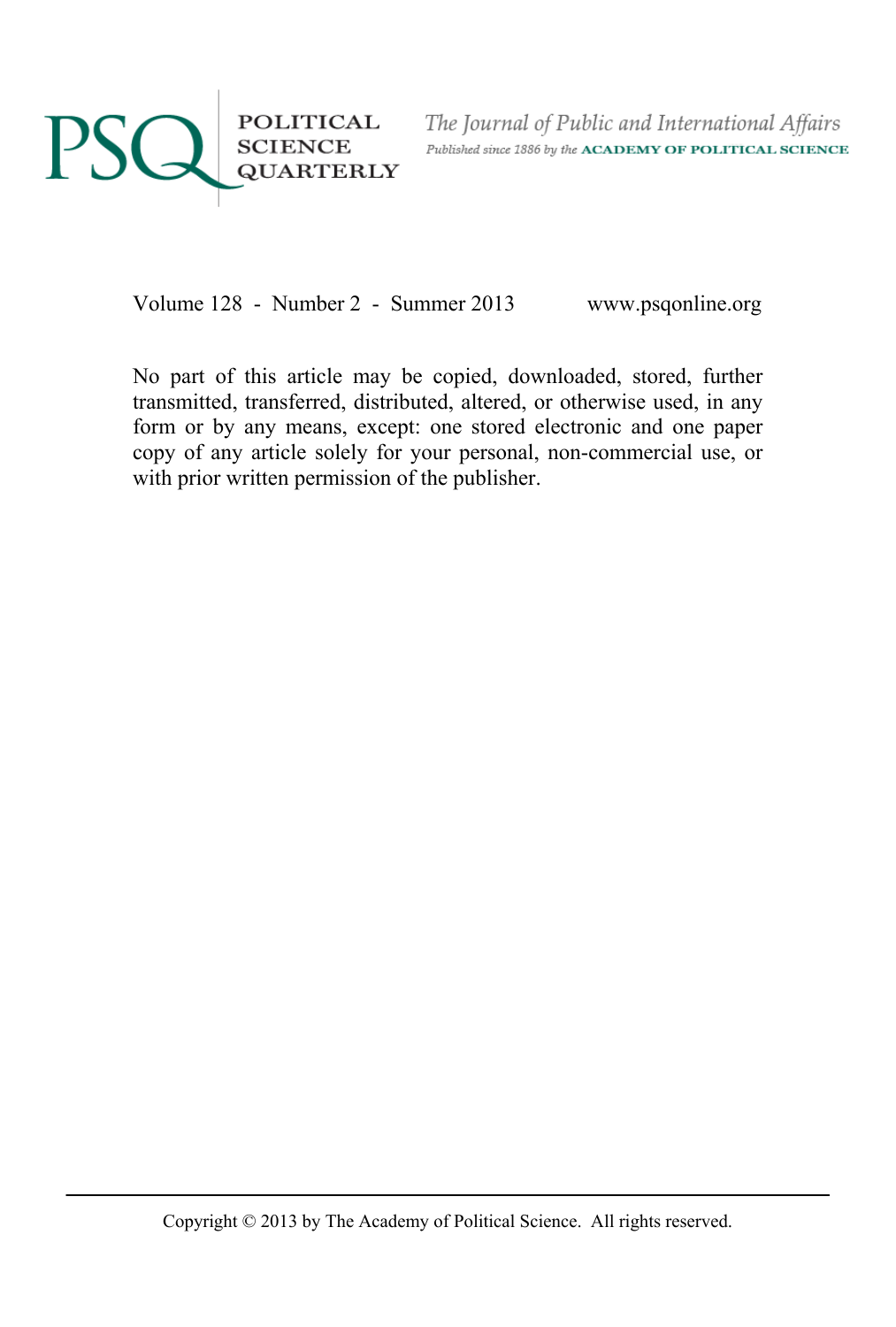while the latter already sees evidence of progress and successful civic engagement, especially in Kazakhstan and Kyrgyzstan.

Instructively, both approaches explain important aspects of Kyrgyzstan's comparatively volatile politics. For McGlinchey, Kyrgyz politics draws on a narrow circle of elites, forcing Kyrgyz power‐brokers to invest more heavily in keeping their coalition partners happy, but from a limited pot of money. During the 1990s, Askar Akayevich Akayev extracted sufficient revenues to spread among these circles from foreign donors who were eager to support the Kyrgyz President's rhetorical commitment to liberalization. But as international aid dried up these external revenues, after the events of September 11th, they were replaced by payments from the United States for the operation and service contracts of its air base at Manas airport. Unlike foreign aid, these security‐ related revenues narrowly benefitted the President, his family, and inner circle, eventually generating the dissatisfaction among the extended network of elites that led to Akayev's removal in the Tulip Revolution of 2005.

Buxton implicitly acknowledges McGlinchey's insight when he notes, "Akayev's attempt to please all and sundry failed. There were too many stakeholders to soothe, too many promises to keep" (p. 75). But he notes that the state proved more brittle than assumed and citizens' movements far more active in regular politics. CSOs campaigned for political rights and media freedom and against institutionalized corruption, forging pragmatic coalitions with thinly institutionalized parties and helping to mobilize protests. Both of these perspectives also capture important elements of Kyrgyzstan's "second revolution" that ousted the increasingly autocratic and kleptocratic Kurmanbek Bakiyev from office in April 2010, ushering in Bishkek's latest political experiment in parliamentary democracy.

As these books suggest, the study of both elite politics and social movements is indispensible for understanding Central Asia's emerging political development, though the patrimonial character of the region's political machines and its rapidly changing external context lend it a distinct flavor. These works are important representatives of the explanatory power of each approach.

> ALEX COOLEY Barnard College

The Middle Class Fights Back: How Progressive Movements Can Restore Democracy in America by Brian D'Agostino. Westport, CT, Praeger Publishers, 2012. 203 pp. \$48.00.

It is always refreshing to read a book that makes a passionate argument about the political-economic problems facing the nation. The Middle Class Fights Back is such a book. Brian D'Agostino presents a lucid progressive critique of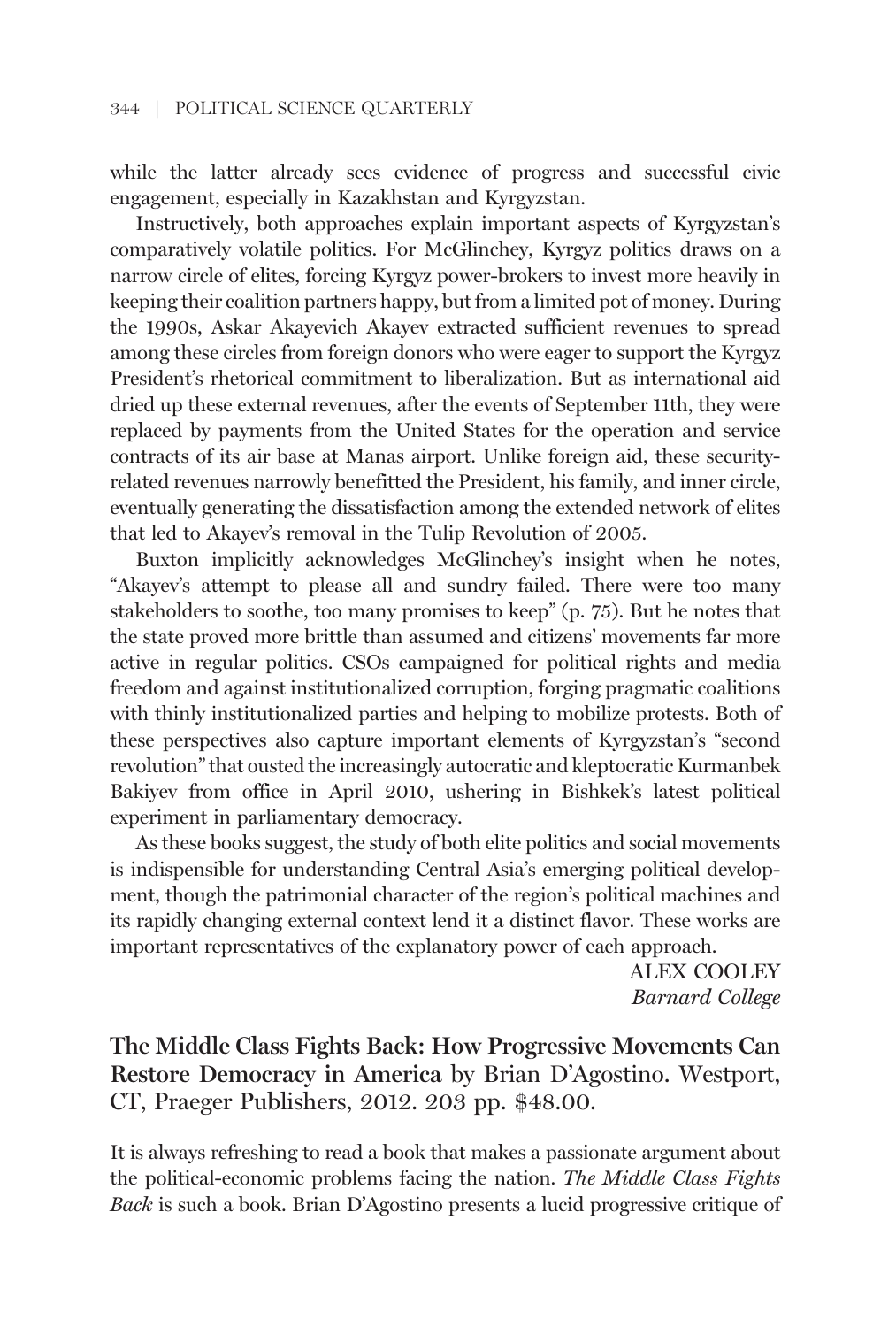American government and the economy. He asserts that the middle class is experiencing declining job opportunities, wage stagnation, debt, and an unfair tax system. The degeneration of the middle class is due to state capitalism that works for the richest 1 percent of the population at the expense of the 99 percent, the rest of America. Accordingly, he fully supports the Occupy Wall Street Movement and fundamental changes in the economy. He traces the nation's financial problems, in part, to the high cost of the national security state, which he refers to as a "National Security Scam." For him, military leaders and their supporters exaggerate the threat to national security and waste taxpayer money. However, he does not embrace a neo‐isolationist view of foreign policy but rather supports a more-selective use of the military. D'Agostino's second chapter, titled "The Attack on Wages and Benefits," takes on neo‐liberalism and American corporate leaders. These leaders have moved jobs abroad in search of cheap labor, and in the process, have accelerated the deindustrialization of America. In chapter 3, he opposes a public school reform movement that advocates high stakes testing, anti‐ unionism, and teacher evaluations based on student test scores. Chapter 4, titled "The Attack on Government," refutes claims by conservative pundits and politicians that debt is solely related to profligate government spending. There is also the problem of inadequate tax revenues. These same conservatives who are against income redistribution support a tax system that favors the rich. In the remaining chapters, 5–8, he advocates a set of policy prescriptions that range from what he calls a "green New Deal" to worker‐managed enterprises based on Spain's Mondragon Cooperative Corporation. He also proposes a national referendum on progressive policy proposals. "I support an exercise of national direct democracy that would put the policy and institutional reform agenda in this book to a vote of all eligible citizens in a national referendum" (pp. 163–164).

In sum, this book is a sweeping indictment of the national economy and its leadership. For D'Agostino, the current situation is so grim that it requires a middle‐class revolution to reverse the economic trends. In the Preface, he states that his purpose is to provide a "tool kit for leaders and ordinary people who want to participate in that revolution" (p. xviii). Obviously, many of D'Agostino's fellow progressives will applaud his characterization of the national crisis. However, the shortcoming of this very passionate narrative is its failure to fully engage the politics of national policymaking. As I read the chapters, I kept asking myself how these proposals could navigate the maze of Congress. Could they escape amendments, loopholes, add‐ons, and waivers? On reflection, it is clear that D'Agostino underestimates both the skills of those who disagree with him and their commitment to maintaining the status quo. Even if his national referendum idea could be legislated, mobilizing the middle class would require a civic engagement campaign unprecedented in American